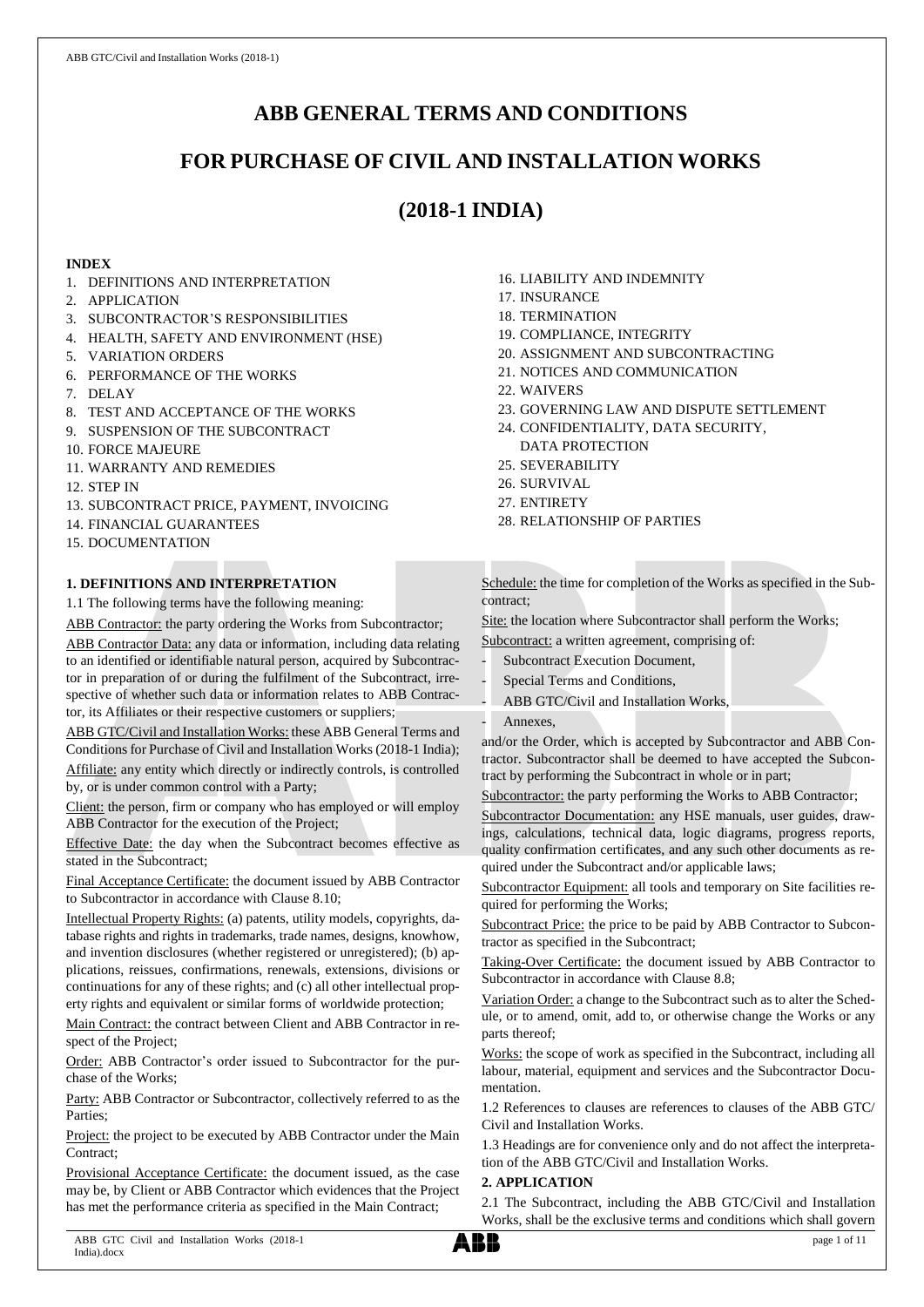the contractual relationship between ABB Contractor and Subcontractor.

2.2 No terms or conditions delivered with or contained in Subcontractor's quotations, acknowledgements, acceptances, specifications or similar documents shall form part of the Subcontract, and Subcontractor waives any right which it might have to rely on such terms or conditions.

2.3 Any amendments to the Subcontract shall be agreed in writing.

## **3. SUBCONTRACTOR'S RESPONSIBILITIES**

3.1 Subcontractor shall perform the Works:

3.1.1 in accordance with the applicable laws and regulations, including but not limited to statutes, ordinances, permits or approvals (collectively the Applicable Laws) of any federal, state, local or other authority or labour union applicable to the Works, and shall keep ABB Contractor indemnified against all penalties and liabilities for non-compliance with any such Applicable Laws. To the extent that such regulations are advisory rather than mandatory, the standard of compliance to be achieved by Subcontractor shall be in compliance with generally accepted best practice of the relevant industry. The Schedule and the Subcontract Price may be adjusted to take account of any increase or decrease in cost or delay resulting from a change in the Applicable Laws which materially affects Subcontractor in the performance of its obligations under the Subcontract, provided however that adjustments relevant to the performance of the Works are obtained by ABB Contractor from Client under the Main Contract;

3.1.2 in accordance with the Subcontract and ABB Contractor instructions;

3.1.3 free from defects and from any rights of third parties;

3.1.4 on the dates specified in the Schedule;

3.1.5 as per bill of quantities specified in the Subcontract; and

3.1.6 by skilled, experienced and competent engineers, foremen and labour, hired in numbers necessary for the proper and timely performance of the Works.

3.2 Subcontractor shall not substitute or modify any of the Works or make any changes to the Works without ABB Contractor's prior written approval.

3.3 Subcontractor shall carry out and be responsible for the Works. If during the approval procedure ABB Contractor/Client requires any modifications of the submitted design in the frame of the completeness and functionality of the Works, such modifications shall be deemed included in the Subcontract Price. Subcontractor shall prepare drawings, calculations, patterns, models, and other Subcontractor Documentation in sufficient detail to meet all Applicable Laws and regulatory approvals and to provide ABB Contractor and Client and other persons concerned with sufficient information to install, maintain and otherwise use the Works.

3.4 Subcontractor shall satisfy itself as to all specifics of the Site and all other aspects of the Project insofar as they affect the Works or the performance of the Subcontract. Subcontractor shall also satisfy itself as to the means of access to the Site, the accommodation and telecommunication equipment which may be required, the extent and nature of work, which specific kind of labour, material, equipment and services are required and available for performing the Works and whether Subcontractor has reasonably considered all such aspects in the Subcontract Price, including but not limited to temporary power and water supply and sufficient storage area, for which Subcontractor shall be responsible.

3.5 Subcontractor's failure to examine the Site or obtain information required shall not relieve Subcontractor neither from the responsibility of estimating properly the costs of performing the Works, nor from the responsibility for additional costs arising out of or in connection with such omission, nor from the responsibility for the performance of the Subcontract. Neither ABB Contractor nor Client assumes any responsibility whatsoever concerning the sufficiency or accuracy of such investigations, the records thereof, or of any interpretations set forth. Neither ABB Contractor nor Client offers any guarantee or warranty, either expressed or implied, that the conditions indicated by such investigations, or the records thereof, are representative of conditions existing throughout the Site. Subcontractor understands and expressly acknowledges that unforeseen developments may occur and that conditions different from those indicated may be encountered.

3.6 Subcontractor is deemed to have examined and taken into consideration all relevant conditions, risks, contingencies, legal requirements, necessary schedules, drawings and plans and all other circumstances which may affect the performance of the Works or its obligations under the Subcontract, and to have obtained all additional information and details which Subcontractor requires for the performance of the Subcontract. ABB Contractor shall not bear any costs or losses due to Subcontractor's failure to obtain such information.

3.7 Subcontractor shall give all notices and obtain and pay for all permits, visas, licenses and fulfil all other requirements necessary for performing the Works.

3.8 Subcontractor shall hire and provide sufficient number of competent, experienced and/or certified personnel for the performance of the Works. Subcontractor shall hire competent representatives to supervise the provision of the Works at Site and shall give notice to ABB Contractor about the names of such representatives. Upon ABB Contractor's request Subcontractor shall remove forthwith any person who, in the opinion of ABB Contractor, misconducts or is incompetent or negligent. Any person so removed shall be replaced within fifteen (15) calendar days by a competent substitute. Subcontractor shall bear all costs relating to such removal.

3.9 Subcontractor shall have available all Subcontractor Equipment and shall not remove such Subcontractor Equipment from Site without ABB Contractor's prior written approval.

3.10 Subcontractor shall access the Site only with ABB Contractor's prior written approval. ABB Contractor shall grant Subcontractor access to the respective portions of the Site (as may be required in accordance with the Schedule) to enable Subcontractor to perform its obligations under the Subcontract. Subcontractor shall not carry out any work activity on Site without ABB Contractor first reviewing Risk Reduction and Method Statement specified in Clause 4.1.

3.11 Subcontractor shall pay and be responsible for the suitability and availability of access routes to the Site as well as for any special or temporary rights of way required for access to the Site and performance of the Subcontract. Subcontractor shall take precautions to keep all public or private roads or tracks clear of any spillage or droppings from its traffic. Subcontractor shall immediately clear all such spillage or droppings at its expense.

3.12 Subcontractor bears the risk of loss of or damages to the Works until issuance of the Provisional Acceptance Certificate or six (6) months from issuance of the Taking-Over Certificate, whichever occurs first. Notwithstanding the foregoing, Subcontractor shall be responsible for any loss of or damages to the Works caused by Subcontractor thereafter.

3.13 Subcontractor shall properly cover up and protect until issuance of the Taking-Over Certificate any portion of the Works which is exposed to loss or damage due to weather or other causes and shall take every reasonable precaution to protect such portion of the Works.

3.14 Subcontractor shall co-operate with ABB Contractor to schedule and perform the Works so as to avoid conflict or interference with work performed by other parties at Site.

3.15 If the performance of the Works depends on provision of equipment or execution of works by ABB Contractor, Client or third parties, Subcontractor shall, prior to proceeding with the affected part of the Subcontract, promptly report in writing to ABB Contractor any appar-

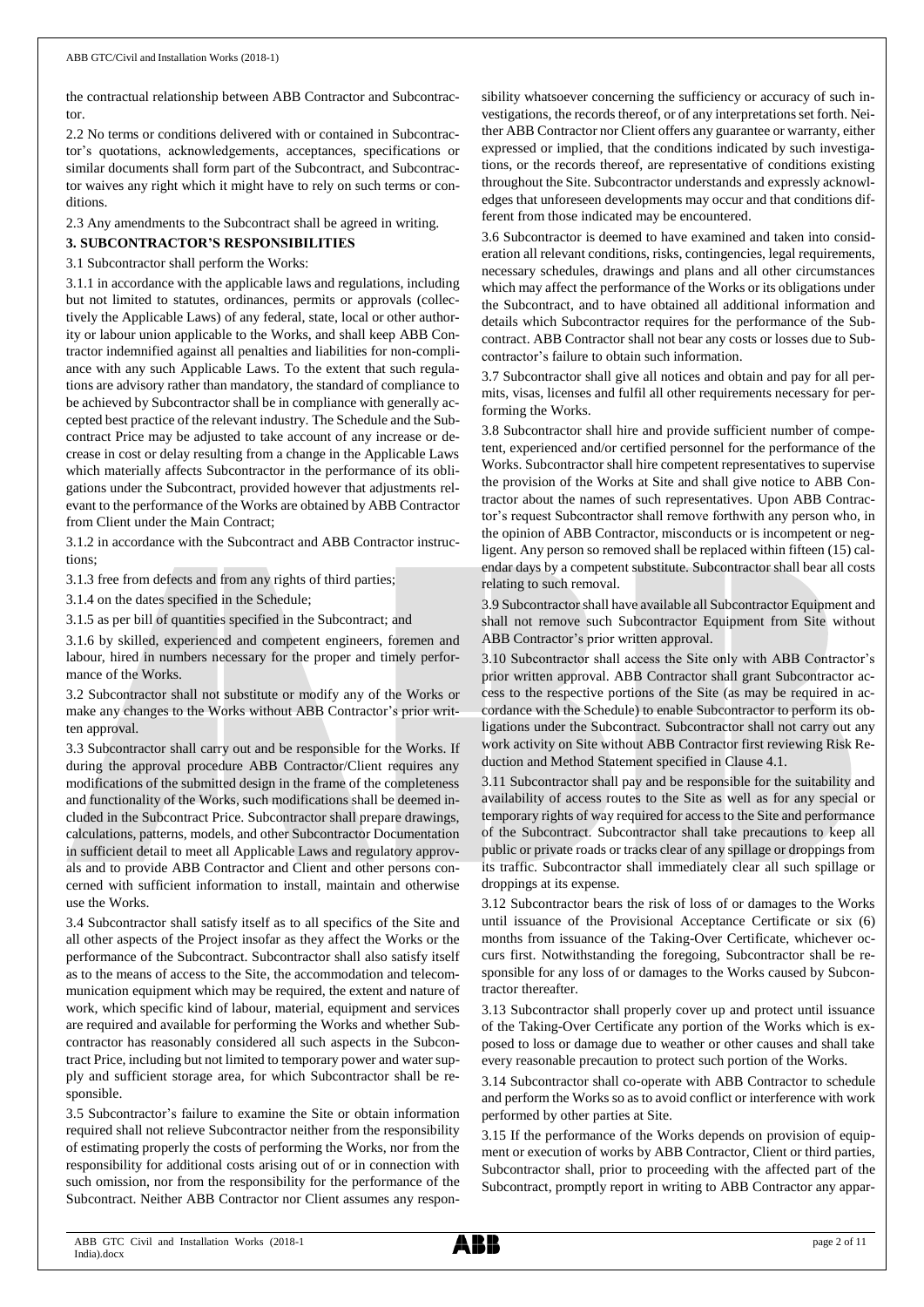ent discrepancies or defects in equipment or execution of work or material. Otherwise such equipment or execution of works shall be deemed accepted by Subcontractor.

3.16 Subcontractor shall be responsible for handling of materials and equipment supplied by ABB Contractor. This includes unloading and loading at the Site stores, store keeping and transportation within the Site. Subcontractor shall at its own expense provide store buildings and fence around the storage area and maintain a suitable store recording system. The stores shall be open at all times for inspection by ABB Contractor or Client. Upon arrival of materials or equipment on Site, Subcontractor shall perform an inspection and record any defects and deficiencies on the receipt, otherwise, materials and equipment shall be deemed received in good order and condition. From this moment such materials and equipment shall be deemed handed over and in the custody of Subcontractor. Any loss or damage shall be immediately reported to ABB Contractor. Subcontractor shall be responsible for the security measures at Site and bears the risk of loss or damage of anything brought to Site by Subcontractor, and all material and equipment unloaded by Subcontractor.

3.17 Upon ABB Contractor's request, Subcontractor shall remove without undue delay any material, equipment, scaffolding, debris etc. arising from the performance of the Works.

3.18 Before issuance of the Taking-Over Certificate, Subcontractor shall clean the Site to the satisfaction of ABB Contractor.

3.19 If any portion of the Works is covered or otherwise made inaccessible contrary to the request of ABB Contractor or to the Subcontract, such portion shall, upon request of ABB Contractor, be uncovered for ABB Contractor's inspection and thereafter be covered again, all at Subcontractor's costs. If any portion of the Works has been covered or otherwise made inaccessible which ABB Contractor has not specifically requested to inspect prior to being covered, ABB Contractor reserves the right to inspect and Subcontractor shall uncover such Work. If such Work is found to be in accordance with the Subcontract, the reasonable direct costs of uncovering and covering shall, after issuance of a Variation Order, be to the account of ABB Contractor. If such Work is found not to be in accordance with the Subcontract, Subcontractor shall bear such costs.

3.20 Subcontractor shall be responsible for any activities performed by its employees in relation to the Subcontract. In particular:

3.20.1 Subcontractor assumes full and exclusive responsibility for any occupational accident or disease occurred to its employees in relation to the Subcontract;

3.20.2 the Parties agree that the Subcontract does not imply any employment relationship between ABB Contractor and Subcontractor, or between ABB Contractor and Subcontractor's employees assigned to the performance of the Subcontract. ABB Contractor shall remain free of any responsibility or liability for labour, social security or taxes with respect to Subcontractor and its employees assigned to the performance of the Subcontract;

3.20.3 Subcontractor shall hire in its own name all employees required to perform the Subcontract, who shall under no circumstances act as ABB Contractor's employees;

3.20.4 Subcontractorshall be solely and exclusively responsible for any claims and/or lawsuits filed by its employees and shall, without limitation, defend, indemnify and hold harmless ABB Contractor from any claim, proceeding, action, fine, loss, costs, damages and expenses arising out of or relating to any such claims and/or lawsuits, and any noncompliance with Applicable Laws. Subcontractor undertakes to appear in court at its own costs if requested by ABB Contractor, acknowledging its status as sole and exclusive employer, and to provide ABB Contractor with all requested documentation necessary to ensure proper legal defence of ABB Contractor in court;

3.20.5 ABB Contractor is authorized to make any payments due to Subcontractor's employees performing the Subcontract, in order to avoid lawsuits, liens or encumbrances. Such payments may be made through

withholding Subcontractor's credits, offsetting or in any other way. Subcontractor shall provide any support requested by ABB Contractor with regard to such payments and indemnify ABB Contractor for any payments made.

3.21 Subcontractor will be responsible and liable for due compliance and implementation of all statutory provisions applicable to the personnel engaged for performance of any Works under the Subcontract, in accordance with applicable labour and establishment legislations. Subcontractor shall submit such documents as required by ABB Contractor to evidence Subcontractor's compliance with its obligations under this Clause. Subcontractor hereby agrees that ABB Contractor shall have the right to withhold payments due to Subcontractor in the event that Subcontractor fails to produce sufficient documentary evidences for compliance with its obligations.

## **4. HEALTH, SAFETY AND ENVIRONMENT (HSE)**

4.1 Subcontractor shall comply and ensure compliance by any of its employees with all (i) applicable laws, industry standards and good engineering practice relating to health, safety and environment, personnel and the Works and Site (collectively referred to as HSE Applicable Laws), (ii) ABB Code of Practice for Safe Working, Project HSE Plan, Risk Evaluation and Management, Risk Reduction and Method Statement, List of HSE Specifications, (iii) ABB Contractor's and Client's instructions concerning HSE at Site, foregoing (i) to (iii) collectively referred to as HSE Requirements, as specified in the Special Terms and Conditions.

4.2 Subcontractor's compliance with HSE Requirements requires the active participation of all levels of Subcontractor's management and supervision. Subcontractor shall appoint and keep assigned during the entire performance of the Works certified HSE Manager and Site Manager, who are to be approved by ABB Contractor. Upon Effective Date, Subcontractor shall provide evidence to ABB Contractor of the HSE Manager's and Site Manager's professional HSE certification accredited by a reputable industry body. The HSE Manager and Site Manager shall have responsibility and authority for co-ordinating implementation of the Project HSE Plan. The HSE Manager and Site Manager shall have a direct line of communication to ABB Contractor's representative.

4.3 Subcontractor shall allocate sufficient and qualified HSE resources to satisfy its obligations with regard to HSE. Resources allocation shall be reviewed periodically by Subcontractor and shared with ABB Contractor to ensure HSE Requirements can be met. Subcontractor shall ensure that all its personnel working on Site have received relevant training and introduction before being allowed to work on Site. Subcontractor shall have qualified HSE engineers, officers and advisors at senior level to support the line management throughout the entire performance of the Works. Subcontractor shall immediately remove from Site any person who, in ABB Contractor's opinion, fails to comply with any HSE Requirements.

4.4 Regular HSE meetings shall be held between ABB Contractor and Subcontractor personnel as per a meeting schedule to be agreed upon, and upon reasonable ABB Contractor request. Subcontractor shall also hold regular HSE meetings involving line management and employees' representatives. The minutes of all the meetings shall be recorded and be available promptly for review by ABB Contractor upon written request. In addition to these regular meetings, ad-hoc meetings shall be organized by Subcontractor, for specific design, construction or installation issues, to address risk identification and risk assessment related to the activity and/or related to the potential consequence on the Project.

4.5 Subcontractor shall perform daily monitoring of Site activities by Site supervisory personnel as an integral part of the Works. Informal daily Site tours shall be conducted regularly during each shift to ensure all activities comply with the agreed method statement as referred to in the Special Terms and Conditions. Subcontractor shall actively participate in all ABB HSE forums, meetings, inspections and initiatives.

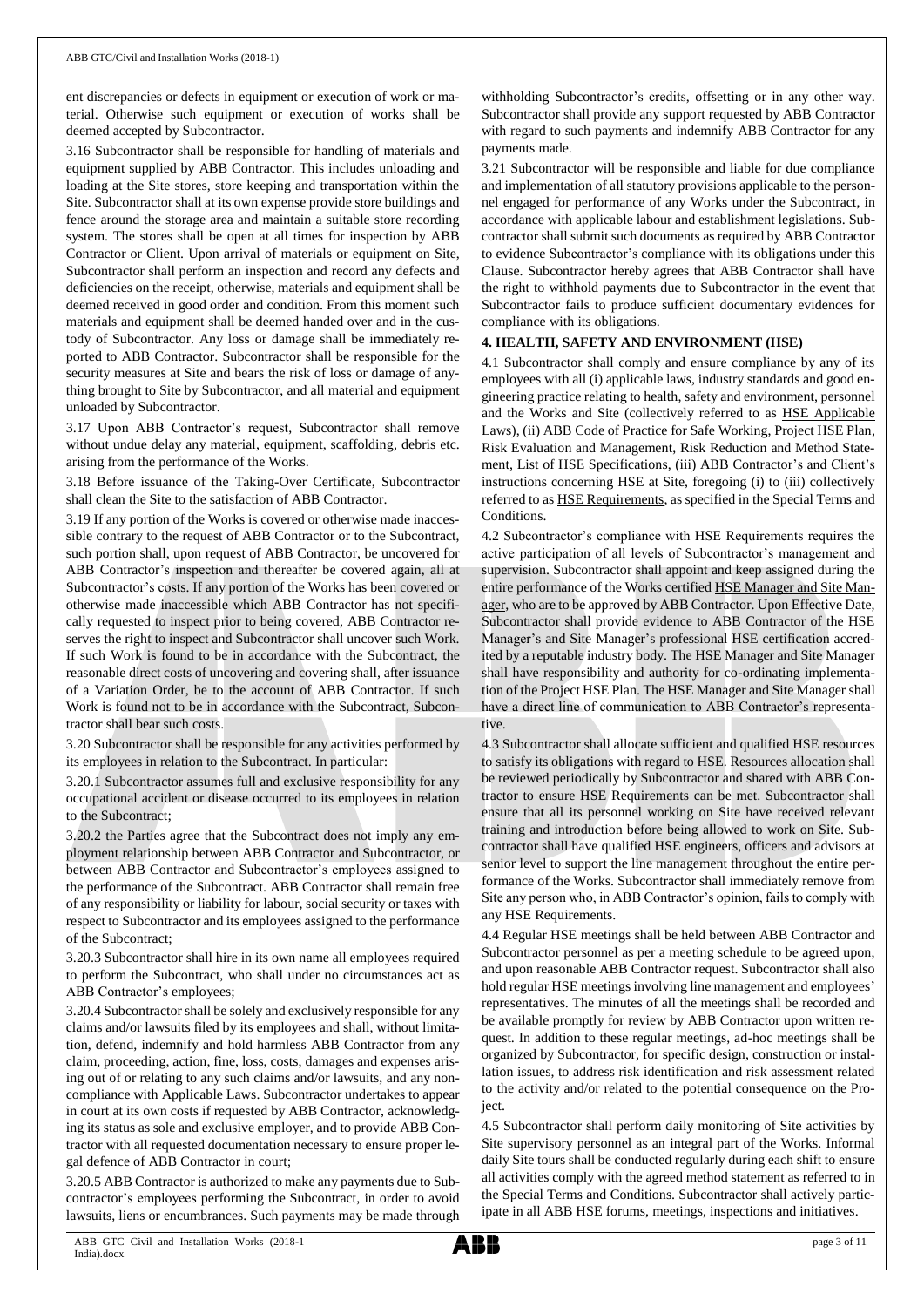4.6 Subcontractor shall be solely responsible for the health and safety of all its employees at Site and shall immediately advise ABB Contractor and the relevant authority, if so required, of the occurrence of any accident, incident or near-miss on or about the Site or otherwise in connection with the performance of the Works. Within twenty four (24) hours after the occurrence of any such accident, incident or near-miss, Subcontractor shall furnish ABB Contractor with a written report, which shall be followed within fourteen (14) calendar days by a final report. Subcontractor shall also provide such a report to the appropriate authority when required. This procedure shall not relieve Subcontractor from the full responsibility to protect persons, environment and property, and from any of its liabilities.

4.7 Subcontractor shall, if requested by ABB Contractor, perform medical examination of its employees prior to arrival on Site and provide ABB Contractor with the results of such examination, unless such provision would violate Applicable Laws. ABB reserves the right for medical reasons to deny Subcontractor's personnel access to Site.

4.8 Subcontractor shall maintain the whole area of its operations in a clean, tidy and safe condition and arrange all items necessary for providing the Works in an orderly manner. Any rubbish, waste material, debris, etc. generated from providing the Works shall be systematically cleared off the working areas and Subcontractor shall be responsible for disposing material in accordance with HSE Applicable Laws and other regulations. In addition, any such substance or material that could cause damage or harm to the environment shall be stored, transported, treated and removed to, at and from the Site in the most environmental friendly way possible and in accordance with HSE Applicable Laws and other regulations. Subcontractor shall also clear all its items constituting a fire hazard from Site. If Subcontractor fails to immediately comply with written instructions to clear materials, ABB Contractor shall clear such materials at Subcontractor's risk and expense.

4.9 Subcontractor shall notify ABB Contractor of all hazardous materials (as such term is defined in HSE Applicable Laws or other regulations) which are contained in the Works. Subcontractor shall furnish ABB Contractor with copies of all applicable material safety data sheets and provide any appropriate special handling instructions for the Works no later than ten (10) calendar days prior to the provision of the Works.

4.10 Subcontractor shall communicate in time to ABB Contractor its audits and inspections plan, in order to allow ABB Contractor to participate in its audits and inspections if ABB Contractor wishes so. In addition, ABB Contractor shall have the right to carry out its own HSE audits at Site during all phases of the Works to assess Subcontractor compliance with the HSE Requirements. Subcontractor shall provide all relevant resources, documentation and assistance as required by ABB Contractor to perform such audits.

4.11 ABB Contractor shall have the right to request Subcontractor to suspend the performance of the Subcontract or any part thereof, including postponing the provision of Subcontractor's work, for such times and in such manner as ABB Contractor considers necessary (i) for proper HSE in the execution of Subcontractor's work or (ii) due to any default by Subcontractor with HSE Requirements, in which case Subcontractor shall bear all costs and be liable for the delay arising from such suspension. Without prejudice to any other rights or remedies to which ABB Contractor may be entitled, ABB Contractor shall have the right to terminate the Subcontract in accordance with Clause 18.2.

4.12 Subcontractor shall ensure that its subcontractors are subject to and comply with the same obligations and HSE Requirements as applicable to Subcontractor.

## **5. VARIATION ORDERS**

5.1 ABB Contractor may issue, using the form provided in the Annexes, Variation Orders to Subcontractor in order to alter the Schedule, or to amend, omit, add to, or otherwise change the Works or any parts thereof. Subcontractor shall carry out such Variation Orders only upon receipt of a written Variation Order and continue to be bound by the provisions of the Subcontract. The value of each Variation Order shall then be added to or deducted from the Subcontract Price, as appropriate and specified in Clause 5.2. The Variation Order shall, as the case may be, express the amount of time by virtue of which the Schedule shall be shortened or extended.

5.2 Payments or credits for any Variation Order shall be calculated in accordance with the following order: (i) agreed unit price list as defined in the Subcontract, (ii) lump sum to be agreed between ABB Contractor and Subcontractor, (iii) on a time and material basis or, (iv) if necessary, as a combination of these methods. If the agreed unit price list does not cover the subject matter of the Variation Order, an additional price shall be determined by ABB Contractor on the basis of prices in the list for similar goods, and added to the unit price list.

5.3 Variations requested by ABB Contractor in a reasonable time period shall not entitle Subcontractor to an extension of time for performance of its obligations.

5.4 If Subcontractor believes that any order, request, act or omission of ABB Contractor constitutes a change to the Subcontract, Subcontractor shall within five (5) calendar days of such order, request, act or omission forward a written proposal for a Variation Order in respect of such change to ABB Contractor. Subcontractor shall not be entitled to additional compensation in respect of costs and/or time incurred, unless ABB Contractor issues a Variation Order as a result of Subcontractor's proposal and Subcontractor complies with the notice provisions of this Clause.

5.5 Subcontractor shall not postpone or delay the performance of a Variation Order on the grounds of dispute, or that it is subject to acceptance by Subcontractor, or agreeing to the value amount, or time extension to Schedule.

## **6. PERFORMANCE OF THE WORKS**

6.1 Subcontractor shall perform the Works and meet the Schedule as specified in the Subcontract. Partial performance is not accepted unless confirmed or requested by ABB Contractor in writing.

6.2 Subcontractor shall submit for ABB Contractor's approval a detailed execution plan (including agreed milestones and activities with duration and planned resources as specified in the Subcontract) for the performance of the Subcontract and shall assist and cooperate with ABB Contractor in all respects of scheduling and planning.

6.3 Unless requested otherwise, Subcontractor shall at least weekly in the form requested by ABB Contractor, report the status of the Works. The report shall provide a statement regarding the timely performance of the Works (including photos), bill of quantities managed during that month and bill of quantities to be managed during the next month, and steps proposed for expediting whenever required. The report shall also show the numbers and categories of workers assigned to defined activities as well as the numbers and categories of machinery and equipment at Site. Subcontractor shall anticipate that the Works may be interfered with or incidentally delayed from time to time due to concurrent performance of work by others. The report shall be provided to ABB Contractor within five (5) calendar days from the end of the month covered by the report. If the performance of any Works is behind the Schedule, Subcontractor shall submit in writing a recovery plan specifying its activities for reaching compliance with the Schedule. Upon ABB Contractor's request, Subcontractor shall provide all information regarding the performance of the Works. ABB Contractor reserves the right to withhold payments under the Subcontract if Subcontractor fails to submit any reports.

6.4 Subcontractor shall provide no later than at the time of acceptance of the Subcontract the customs tariff numbers of the country of consignment, and the countries of origin for all Works. For controlled Works, the relevant national export control numbers must be indicated and, if the Works are subject to U.S. export regulations, the U.S. Export Control Classification Numbers (ECCN) or classification numbers of

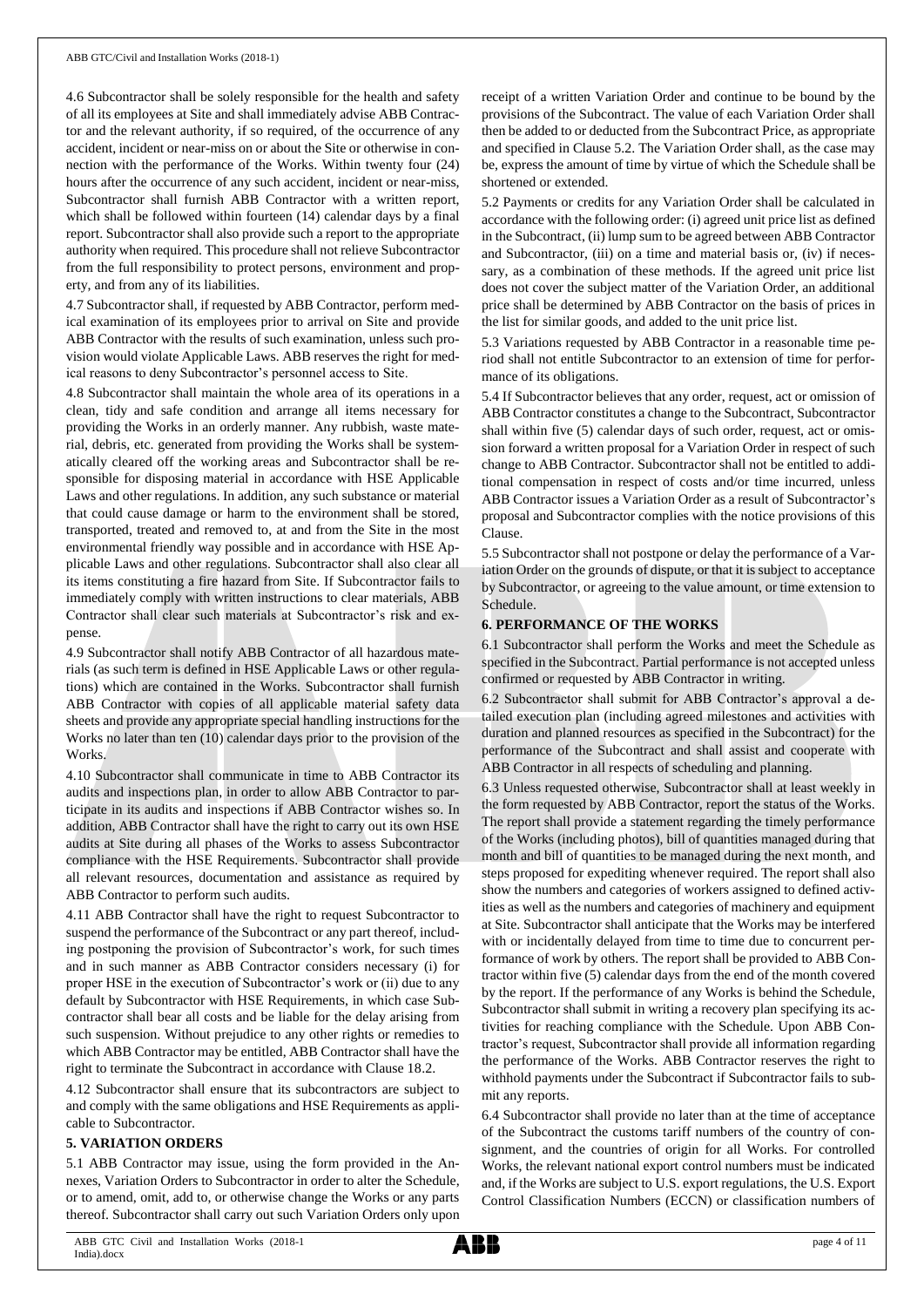the International Traffic in Arms Regulations (ITAR) must be specified. Proofs of preferential origin as well as conformity declarations and marks of the country of consignment or destination are to be submitted without being requested; certificates of origin upon request.

#### **7. DELAY**

7.1 If Subcontractor does not comply with the Schedule, ABB Contractor reserves the right to instruct Subcontractor in writing to expedite its performance. Subcontractor shall take such measures as instructed by ABB Contractor for acceleration of progress so as to complete the performance of the Works, or the relevant part thereof, according to Schedule. Subcontractor shall not be entitled to any additional payment for taking such steps to meet the Schedule. Subcontractor shall notify ABB Contractor in writing within twenty-four (24) hours of the occurrence and cause of any delay and make every effort to minimise or mitigate the costs or the consequences of such delay.

7.2 If Subcontractor fails to perform the Works according to Schedule, Subcontractor shall pay liquidated damages to ABB Contractor as for the rate specified in the Subcontract. Subcontractor shall pay the liquidated damages upon written demand or upon receipt of an invoice from ABB Contractor. ABB Contractor reserves the right to deduct the amount of liquidated damages from any payments due or which may become due to Subcontractor, or from Subcontractor's financial guarantees, without prejudice to any other recovery method. Payment of liquidated damages shall not relieve Subcontractor from any of its obligations or liabilities under the Subcontract.

7.3 If the delay in providing the Works is such that ABB Contractor is entitled to maximum liquidated damages and if the Works are still not performed, ABB Contractor may in writing demand performance of the Works within a final reasonable period (not less than one week).

7.4 If Subcontractor does not perform the Works within such final period, ABB Contractor reserves the right to:

7.4.1 terminate the Subcontract pursuant to Clause 18 (Termination);

7.4.2 refuse any subsequent performance of the Works;

7.4.3 recover from Subcontractor any costs and expenses reasonably incurred by ABB Contractor in obtaining the Works in substitution from another subcontractor; and/or

7.4.4 claim, in addition to liquidated damages under Clause 7, damages for any costs, losses, expenses and liquidated damages incurred by ABB Contractor which are attributable to Subcontractor's delay.

7.5 ABB Contractor shall also have the right to terminate the Subcontract by notice in writing to Subcontractor if it is clear from the circumstances that a delay in providing the Works will occur which under Clause 7 would entitle ABB Contractor to maximum liquidated damages.

## **8. TEST AND ACCEPTANCE OF THE WORKS**

8.1 Subcontractor shall perform tests as required in the Special Terms and Conditions, and any other tests required to meet regulations, codes and standards or deemed necessary by ABB Contractor to verify that the Works comply with the Subcontract.

8.2 At any time prior to completion of the Works, ABB Contractor and/or Client's nominee may at its own discretion (i) inspect the Works upon providing reasonable notice, and/or (ii) test the Works, or any parts or materials thereof.

8.3 If such inspection or test give ABB Contractor reason to believe that the Works do not comply or are unlikely to comply with the Subcontract, ABB Contractor will inform Subcontractor and Subcontractor shall immediately take any action necessary to ensure compliance with the Subcontract. In addition Subcontractor shall carry out such necessary additional inspection or testing at Subcontractor's costs, and bear ABB Contractor's and Client's costs of attending such additional inspection and testing of the Works.

8.4 Subcontractor shall prepare and transfer to ABB Contractor within fifteen (15) calendar days from the Effective Date a detailed schedule of all tests, including a drawing showing the test arrangement stating all instruments, equipment to be used, and indicating the estimated dates for the tests. Subcontractor shall furnish all instruments, labour, material and assistance required for inspection and witness of testing of the Works.

8.5 Subcontractor shall inform in writing ABB Contractor at least four (4) weeks in advance when the Works are ready for the agreed inspections and tests.

8.6 The costs of any tests are included in the Subcontract Price.

8.7 If the Works do not pass the tests, the Parties shall prepare and sign a protocol after the acceptance test indicating all relevant test results and the deficiencies and defects preventing ABB Contractor from issuing the Taking-Over Certificate. Subcontractor shall remedy the deficiencies and defects within the shortest time possible, however at the latest by the date in ABB Contractor's Works defect notice.

8.8 ABB Contractor will issue a Taking-Over Certificate when the Site has been cleaned to the satisfaction of ABB Contractor, the Works have passed all applicable tests and Subcontractor has met all obligations under the Subcontract.

8.9 ABB Contractor is entitled to issue the Taking-Over Certificate as a conditional acceptance, despite deficiencies and defects identified during the inspection and testing program. In such case the conditional character and the deficiencies and defects shall be expressly described in the Taking-Over Certificate, and Subcontractor shall remedy these deficiencies and defects within the shortest time possible, however not later than thirty (30) calendar days from the date of the conditional Taking-Over Certificate. ABB Contractor is entitled to withhold any outstanding payments until all deficiencies and defects have been remedied. Should Subcontractor fail to remedy the same within the thirty (30) calendar days' time period, the issued conditional Taking-Over Certificate shall be deemed null and void and ABB Contractor shall – without prejudice to any other rights or remedies it may have at law or under the Subcontract – be entitled (i) to treat the failure as a delay in completion, and (ii) to call any guarantees in its possession. In no event shall the warranty period commence under such conditional Taking-Over Certificate. After all defects and deficiencies have been remedied, the Taking-Over Certificate shall become effective.

8.10 ABB Contractor will issue the Final Acceptance Certificate when all defects and deficiencies have been remedied, Subcontractor has met all obligations under the Subcontract and the warranty period has expired.

8.11 ABB Contractor is entitled to issue the Final Acceptance Certificate as a conditional acceptance, despite deficiencies and defects identified during the inspection and testing program. In such case the conditional character and the deficiencies and defects shall be described in the conditional Final Acceptance Certificate, and Subcontractor shall remedy these deficiencies and defects within the shortest time possible, however not later than thirty (30) calendar days from the date of the conditional Final Acceptance Certificate. ABB Contractor is entitled to withhold any outstanding payments until all deficiencies and defects have been remedied. Should Subcontractor fail to remedy the same within the thirty (30) calendar days' time period, the issued conditional Final Acceptance Certificate shall be deemed null and void and ABB Contractor shall – without prejudice to any other rights or remedies it may have at law or under the Subcontract – be entitled (i) to treat the failure as a delay in performance, (ii) to be compensated by Subcontractor for all costs, damages and losses incurred as a result of these deficiencies and defects, and (iii) to call any guarantees in its possession. After all defects and deficiencies have been remedied, the Final Acceptance Certificate shall become effective.

8.12 No certificate, consent, approval or acceptance by ABB Contractor other than the Final Acceptance Certificate duly signed by ABB Contractor's authorized representatives shall neither be deemed to constitute final approval and acceptance of the Works nor relieve Subcontractor from any of its obligations under the Subcontract.

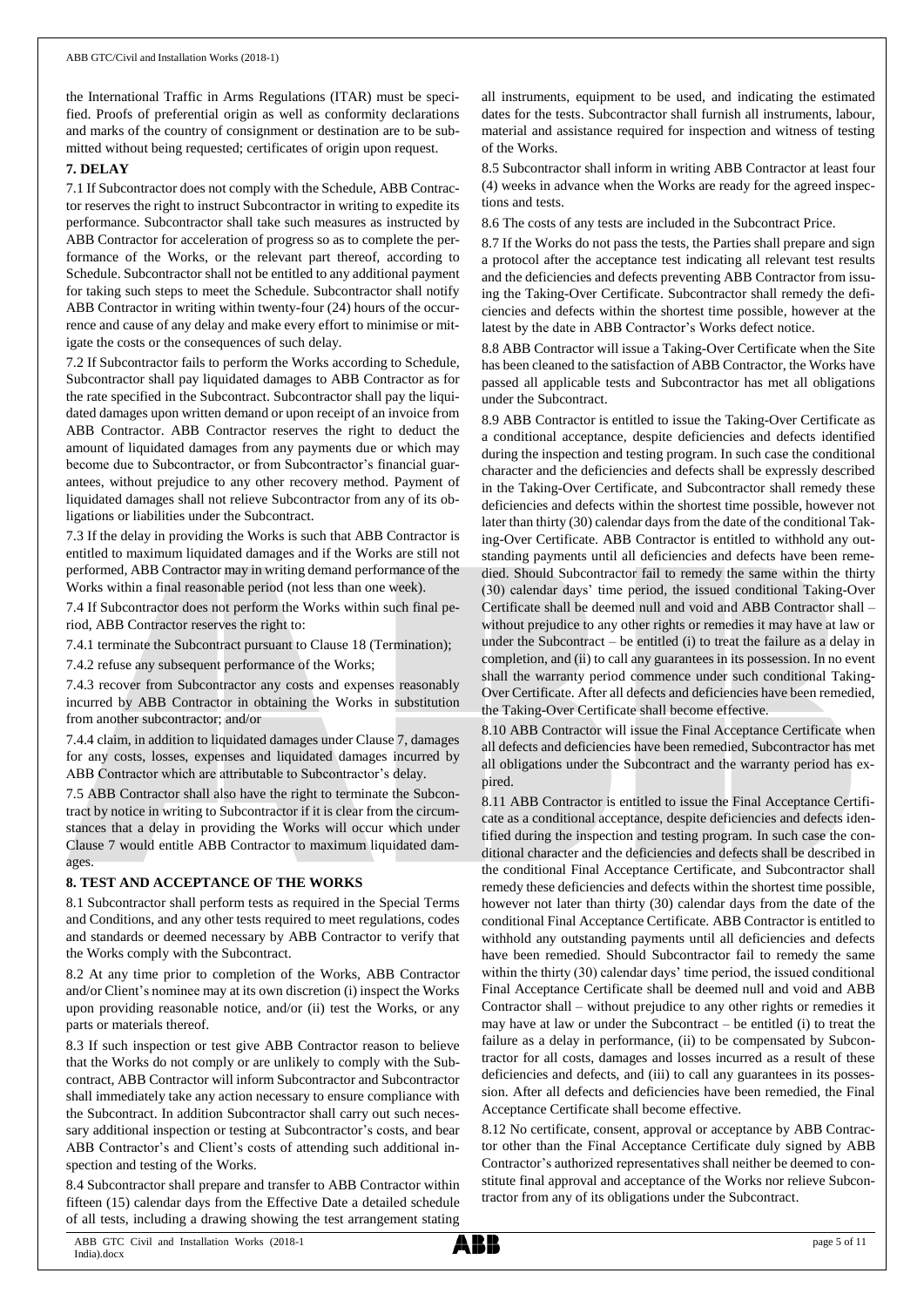8.13 Subcontractor shall provide at its own expense sufficient equipment, workmen and services as required to obtain from ABB Contractor the Taking-Over Certificate and the Final Acceptance Certificate. Any extension of time requires written application of Subcontractor (including explanation of the reasons for not complying with the Schedule) and written approval of ABB Contractor.

8.14 ABB Contractor may under circumstances endangering the Works and/or the proper performance of the Subcontract, without any effect on the obligations of either Party under the Subcontract, take possession of any part of the Works at any time and at its own discretion. Such possession shall not constitute acceptance of the Works and shall not relieve Subcontractor of any obligations or liabilities under the Subcontract.

8.15 Subcontractor shall remain fully responsible for the Works compliance with the Subcontract. This applies whether or not ABB Contractor has exercised its right of approval, inspection, testing and/or test sampling and shall not limit Subcontractor's obligations under the Subcontract. For the avoidance of doubt, approval, inspection, testing or test sampling of Works by ABB Contractor shall not exempt Subcontractor from or limit Subcontractor's warranties or liability in any way.

#### **9. SUSPENSION OF THE SUBCONTRACT**

9.1 ABB Contractor may at its own discretion suspend performance of the Subcontract at any time for convenience for a period of ninety (90) calendar days in the aggregate without any compensation to Subcontractor. In case the suspension extends beyond ninety (90) calendar days, Subcontractor shall be compensated by ABB Contractor for direct and reasonable costs incurred by such suspension, such as costs of protection, storage and insurance. The agreed time for performance of the Subcontract or the concerned part thereof shall be extended by the time of the suspension.

9.2 If the suspension of the Subcontract is caused or requested by Client, Subcontractor shall be entitled only to a compensation as specified in the Subcontract and to the extent paid by Client.

9.3 Subcontractor shall suspend the performance of the Subcontract or any part thereof, including postponing the performance of the Works, for such times and in such manner as ABB Contractor considers necessary (i) for proper HSE performance, or (ii) due to any default by Subcontractor. Subcontractor shall bear all costs and be liable for the delay arising from such suspension.

9.4 During any suspension Subcontractor shall properly protect, insure and secure the Works.

9.5 Subcontractor shall make every effort to minimise the consequences of any suspension.

9.6 Subcontractor shall not suspend performance of the Subcontract.

#### **10. FORCE MAJEURE**

10.1 Neither Party shall be liable for any delay or failure to perform its obligations under the Subcontract if the delay or failure results from an event of Force Majeure, provided that the affected Party serves notice to the other Party within five (5) calendar days from occurrence of such Force Majeure event.

10.2 Force Majeure means the occurrence of any of the following events, provided that they are unforeseeable and beyond the control of the affected Party: flood, earthquake, volcanic eruption, war (whether declared or not), or terrorism.

10.3 The affected Party shall provide continuous updates on status and efforts to resolve the delay, and shall ultimately be entitled to an extension of time only, but no monetary compensation for the delay. Each Party shall use reasonable endeavours to minimise the effects of the Force Majeure event.

10.4 If a Force Majeure exceeds twelve (12) months, either Party may terminate the Subcontract forthwith by written notice to the other Party without liability.

## **11. WARRANTY AND REMEDIES**

11.1 Subcontractor warrants that:

11.1.1 the Works comply with the Subcontract, including but not limited to the specifications stipulated therein and Subcontractor's responsibilities as defined in Clauses 3 and 4;

11.1.2 the Works are fit for the particular purpose of the Project, whether expressly or impliedly made known to Subcontractor in the Subcontract;

11.1.3 the Works comply with good engineering practices;

11.1.4 the Works retain the functionality and performance as expected by Client;

11.1.5 the Works remain free from defects in material and equipment during the warranty period; and

11.1.6 the Works remain free from defects in labour and services during the warranty period.

11.2 The warranty period is thirty-six (36) months from the date ABB Contractor has obtained the Provisional Acceptance Certificate. If Provisional Acceptance Certificate cannot be achieved through no fault of Subcontractor, the warranty period shall be forty-eight (48) months from the date of issuance of Taking-Over Certificate for the respective Works, and in the absence of such Taking-Over Certificate, the warranty period shall be forty-eight (48) months from completion of the Works, which shall be achieved when the Works have been completed in accordance with the Subcontract, except for any outstanding work which is not attributable to Subcontractor's failure. Notwithstanding the foregoing, if the applicable law foresees a longer warranty period for the structural portion of the Works, such longer warranty period shall apply.

11.3 In case of a breach of warranty specified in Clauses 11.1.1– 11.1.5, the entire warranty period of Clause 11.2 shall restart upon Client's and/or ABB Contractor's written confirmation that the Works are no longer defective. In case of a breach of warranty specified in Clause 11.1.6, the warranty period shall be extended by a time period which is equal to the time period from ABB Contractor's notice of breach of warranty to Subcontractor until ABB Contractor notifies Subcontractor in writing that the breach has been successfully remedied. For all other parts of the Works which cannot be used for the purposes of the Project as a result of a defect or damage, the same warranty extension shall apply.

11.4 Subcontractor shall, during a period of three (3) years after expiry of the warranty period, remain responsible for and remedy any defects in the Works which have not been detected by inspections or tests carried out and did not otherwise become obvious before the expiry of the warranty period, but are the result of non-compliance of the Works with the Subcontract prior to the expiry of the warranty period (hidden/latent defects).

11.5 Subcontractor assigns, transfers and conveys to ABB Contractor all of its rights, title and interests under all warranties with respect to the Works.

11.6 In case of non-compliance with the warranty provided under this Clause 11, or in case of any other breach of the Subcontract, ABB Contractor may at its own discretion enforce any or more of the following remedies at Subcontractor's expense:

11.6.1 to give Subcontractor the opportunity to carry out any additional work necessary to ensure that the Subcontract is fulfilled within twenty (20) calendar days from ABB Contractor's notice. If not otherwise agreed in writing, such remedial work requires acceptance by ABB Contractor;

11.6.2 to obtain prompt repair or replacement of the non-compliant Works by other Works conforming with the Subcontract, or to obtain such personnel in such numbers necessary for the proper and timely execution and completion of the Works. All costs, including but not limited to costs of transportation to Site, disassembly, cleaning, up-

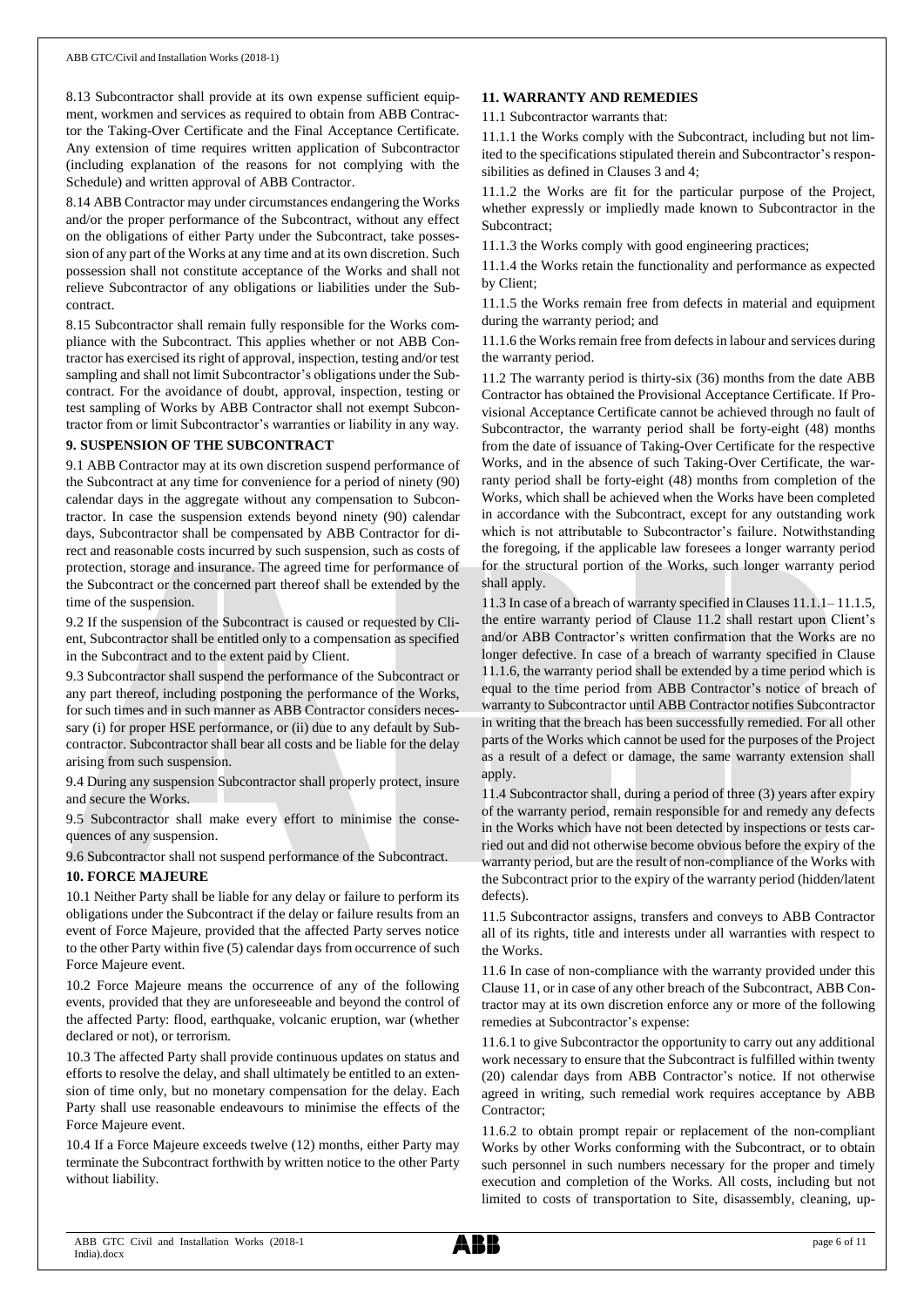grade, assembly, installation, testing, inspection, insurance, completion, and acceptance, which are connected with correcting defects or damages shall be to Subcontractor's account. This covers the time period until issuance of the Final Acceptance Certificate;

11.6.3 to carry out (or to instruct a third party to carry out) any additional work necessary to make the Works comply with the Subcontract;

11.6.4 to refuse any further Works, but without exemption from Subcontractor's liability for the defective Works, for which ABB Contractor shall be entitled to a price reduction instead of requiring their correction, replacement or removal. A Variation Order shall be issued to reflect an equitable reduction in the Subcontract Price. Such adjustments shall be effected whether or not final payment has been made;

11.6.5 to claim such costs and damages as may have been sustained by ABB Contractor as a result of Subcontractor's breach;

11.6.6 to terminate the Subcontract in accordance with Clause 18.1.

11.7 The rights and remedies available to ABB Contractor under the Subcontract are cumulative and are not exclusive of any rights or remedies available under warranty, at law or in equity.

## **12. STEP IN**

If Subcontractor fails to perform the Works or any part thereof in accordance with the Subcontract, including but without limitation to the Schedule, and if Subcontractor fails to take satisfactory actions (acceptable to ABB Contractor) to commence correction within seven (7) calendar days after receipt of written notice from ABB Contractor, ABB Contractor may, at its own discretion and in addition to any other remedy or rights it may have, take the Works (or relevant part thereof) and employ other subcontractors to complete the Works (or relevant part thereof) or complete it by using its own resources. Any such work shall be performed at Subcontractor's risk and expense. ABB Contractor shall have the right to take possession at Subcontractor's premises of any uncompleted part of the Works and use all drawings, technical information related to the Works, materials, equipment and other property provided (or to be provided) or used by Subcontractor and use it as ABB Contractor deems fit in order to complete the Works. If ABB Contractor's costs for so completing the Works exceed the amount which would have been due to Subcontractor if the Works had been completed by it, Subcontractor shall pay the amount in excess of the Subcontract Price to ABB Contractor, who otherwise may deduct such amount from any money that is or will become due to Subcontractor or from any of Subcontractor's financial guarantees.

## **13. SUBCONTRACT PRICE, PAYMENT, INVOICING**

13.1 The Subcontract Price is deemed to cover all obligations of Subcontractor under the Subcontract and includes the costs of the Works specified and all other costs necessary for the performance of the Works, including but not limited to supervision, fees, taxes, duties, transportation, profit, overhead, licenses, permits, and travel, whether indicated or described or not.

13.2 The prices stipulated in the Subcontract are firm unless amended in a Variation Order.

13.3 The payment terms and the applicable procedures are specified in the Subcontract.

13.4 Subcontractor shall submit invoices in an auditable form, complying with applicable laws, generally accepted accounting principles and ABB Contractor requirements, containing the following minimum information: Subcontractor name, address and reference person including contact details; invoice date; invoice number; Order number and Subcontractor number; address of ABB Contractor; quantity; specification of Works; price (total amount invoiced); currency; tax or VAT amount; tax or VAT number; Authorized Economic Operator and/or Approved Exporter Authorization number and/or other customs identification number, if applicable.

13.5 Invoices shall be issued to ABB Contractor and be accompanied by interim release of liens or encumbrances. The submission of an invoice is deemed to be a confirmation by Subcontractor that it has no

additional claims, except as may already have been submitted in writing, for anything that has occurred up to and including the last day of the period covered by such invoice.

13.6 Subcontractor shall make payment in due time for all equipment and labour used in connection with the performance of the Subcontract in order to avoid the imposition of any liens or encumbrances against any portion of the Works and/or the Project. In case of the imposition of such liens or encumbrances by any person who has supplied such equipment or labour, or by any other person claiming by, through or under Subcontractor, Subcontractor shall, at its own expense, promptly take all action necessary to cause such liens or encumbrances to be released or discharged. Upon ABB Contractor's request, Subcontractor shall furnish satisfactory evidence to verify compliance with the above. In the alternative, ABB Contractor may at its own discretion pay to release the lien and withhold such amounts from Subcontractor.

13.7 ABB Contractor reserves the right to withhold the whole or part of any payment to Subcontractor which, in the opinion of ABB Contractor, is necessary for protection of ABB Contractor from loss on account of claims against Subcontractor, or failure by Subcontractor to make due payments to its subcontractors or employees, or not having paid taxes, dues or social insurance contributions. ABB Contractor reserves the right to set off such amount owed to Subcontractor, or withhold payment for Works not performed in accordance with the Subcontract. However, Subcontractor has no right to set off any amounts owed by ABB Contractor to Subcontractor, unless approved by ABB Contractor in writing.

13.8 Unless otherwise agreed with or instructed by ABB Contractor in writing, Subcontractor shall carry on and maintain the timely performance of the Works during arbitration and any dispute or disagreement with ABB Contractor, including but without limitation to a dispute or disagreement about ABB Contractor's withholding of payments due to Subcontractor.

## **14. FINANCIAL GUARANTEES**

14.1 Subcontractor shall submit financial guarantees as required in the Special Terms and Conditions, within fifteen (15) calendar days from Effective Date. The guarantees shall be issued by reputable banks accepted by ABB Contractor. The guarantees shall be unconditional, irrevocable and payable on first demand. Subcontractor's failure to provide such guarantees shall entitle ABB Contractor to claim compensation for costs and damages as may have been sustained by ABB Contractor as a result of such failure, without prejudice to any other rights ABB Contractor may have under the Subcontract. ABB Contractor may at its own discretion seek additional security from Subcontractor, such as a parent company or bank guarantee, in a form as provided in the Annexes.

14.2 The financial guarantees shall remain valid until issuance of the Final Acceptance Certificate. However, in case an advance payment guarantee is submitted, such guarantee shall remain valid until issuance of the Taking-Over Certificate.

14.3 If the Parties agree on increased prices, the financial guarantees shall be increased proportionally within twenty (20) calendar days from ABB Contractor's written confirmation of the increased prices, or otherwise the equivalent amount shall be deducted from each invoice and become reimbursable upon issuance of the Final Acceptance Certificate.

14.4 All costs related to financial guarantees are to the account of Subcontractor.

## **15. DOCUMENTATION**

15.1 Subcontractor shall at its expense:

15.1.1 submit, as part of the Works, the Subcontractor Documentation. Delay in submitting the Subcontractor Documentation is regarded a delay in providing the Works;

15.1.2 prepare translations into English and/or any other language if so required by ABB Contractor;

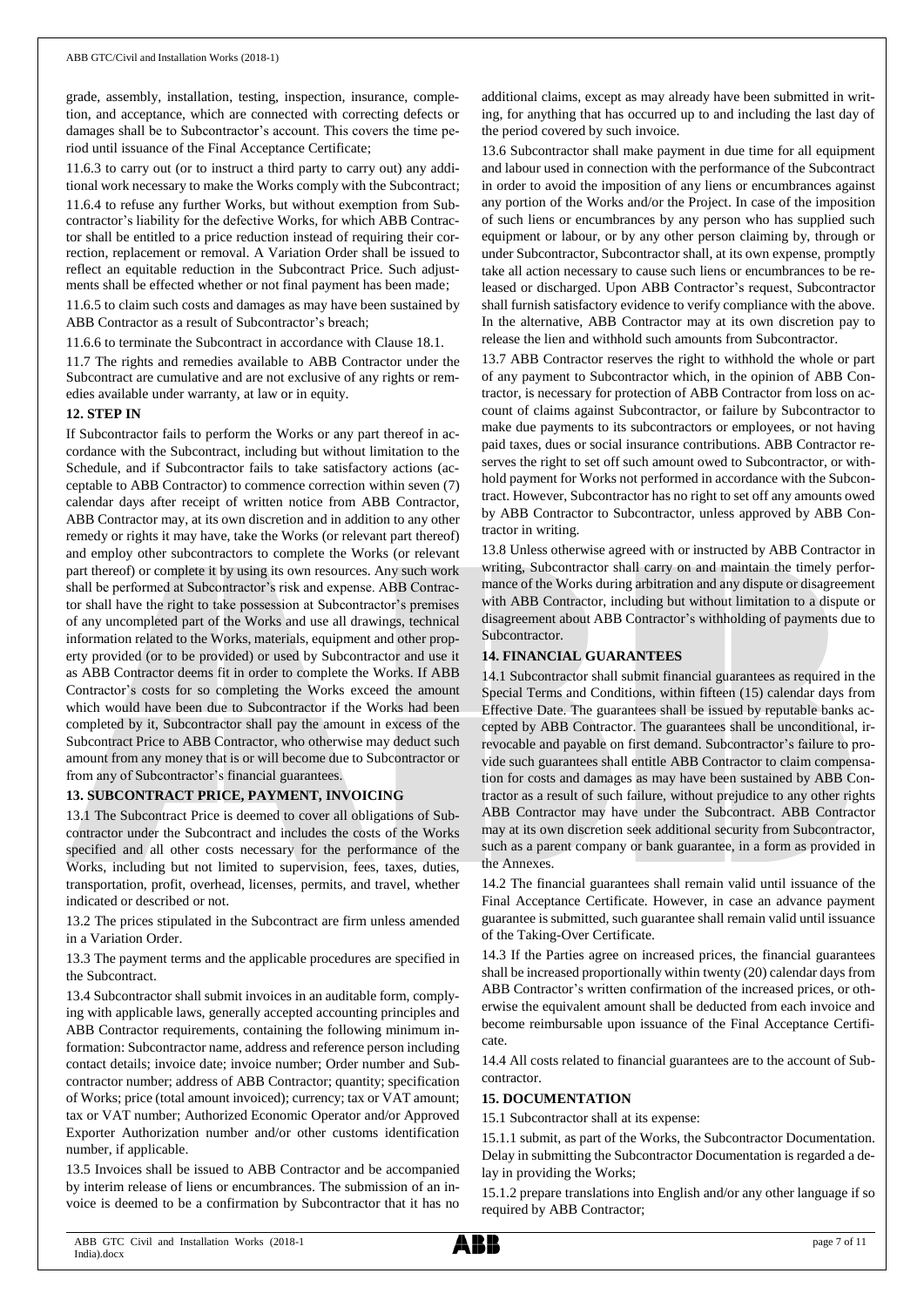15.1.3 immediately upon receipt of Client's and/or ABB Contractor's technical specification, carefully check such specifications and promptly notify ABB Contractor of any errors, omissions or discrepancies. ABB Contractor shall not bear any costs or liability in relation to any errors, omissions or discrepancies which Subcontractor ought to have found;

15.1.4 provide ABB Contractor with updated copies of the drawings ("as-built") and specifications showing all changes made during the performance of the Subcontract;

15.1.5 prior to (and as a condition for) issuance of the Taking-Over Certificate or, if earlier, at the dates set out in the Subcontract, furnish to ABB Contractor one set of drawings showing all changes during the performance of the Works.

15.2 Where certificates are required, Subcontractor shall submit such certificates at its expense and in accordance with ABB Contractor's instructions. Certificates are subject to approval by ABB Contractor, and Subcontractor shall not perform the Works represented by such certificates without such approval. Certificates shall identify the certified Works and include but not be limited to the following information: Subcontractor's name, name of the item, manufacturer's name, reference to the appropriate drawing, technical specification section and paragraph number.

15.3 All Subcontractor Documentation is subject to approval by ABB Contractor. Subcontractor is not entitled to any compensation for Works performed prior to such approval to the extent that Works have to be modified as a result of ABB Contractor's comments.

15.4 ABB Contractor shall comment on Subcontractor Documentation within the time period specified in the Subcontract, provided that the Subcontractor Documentation is in a status that enables ABB Contractor to decide if the Subcontractor Documentation is to be approved or revised.

15.5 Subcontractor Documentation commented by ABB Contractor shall be corrected and resubmitted for approval within seven (7) calendar days from the date of receipt of ABB Contractor's comments.

15.6 Approvals by ABB Contractor do not constitute acceptance of the details, general design, calculations, analyses, test methods, certificates, materials or other concerned items of the Works and do not relieve Subcontractor from full compliance with the Subcontract. Final acceptance of the Works is exclusively subject to issuance of the Final Acceptance Certificate.

15.7 Any drawings and documents provided by ABB Contractor remain the exclusive property of ABB Contractor and shall not be used by Subcontractor for any other purpose than performing the Subcontract. Such drawings and documents shall not be copied, reproduced or transmitted in whole or in part to any third party without the prior written consent of ABB Contractor. All drawings and documents provided by ABB Contractor shall be returned upon ABB Contractor's request.

15.8 Subcontractor shall keep all Subcontractor Documentation at least for ten (10) years after issuance of the Taking-Over Certificate or any such longer time required by applicable law.

## **16. LIABILITY AND INDEMNITY**

16.1 Subcontractor shall indemnify ABB Contractor and Client against all liabilities, losses, damages, injuries, costs, actions, suits, claims, demands, charges or expenses whatsoever arising in connection with death or injury suffered by persons employed by Subcontractor or any of its subcontractors.

16.2 Without prejudice to applicable mandatory law, Subcontractor shall, without limitation, indemnify and hold harmless ABB Contractor and Client from all liabilities, damages, costs, losses or expenses incurred as a result of Subcontractor's breach of the Subcontract. Subcontractor shall, without limitation, indemnify and hold harmless ABB Contractor from any claim made by a third party against ABB Contractor in connection with the Works, including but without limitation to claims that such Works infringe a third party's Intellectual Property

Rights. Upon ABB Contractor's request, Subcontractor shall assume and pay for the defence of ABB Contractor against any third party claims.

16.3 Subcontractor assumes full responsibility for the acts or omissions of its employees and/or subcontractors as if such acts or omissions were those of Subcontractor.

16.4 ABB Contractor reserves the right to set off any claims under the Subcontract against any amounts owed to Subcontractor.

## **17. INSURANCE**

17.1 Until issuance of the Final Acceptance Certificate and as required in the Special Terms and Conditions, Subcontractor shall maintain at its expense with reputable and financially sound insurers acceptable to ABB Contractor the following type of insurances: public liability insurance, statutory worker's compensation/employer's liability insurance.

17.2 All insurance policies shall be endorsed to include ABB Contractor as additional insured and provide a waiver of insurer's right of subrogation in favour of ABB Contractor. All insurance policies and waivers of recourse shall, upon request by ABB Contractor, be extended to also similarly apply to Client. Subcontractor shall no later than the Effective Date provide to ABB Contractor certificates of insurance as well as confirmation that premiums have been paid. Subcontractor shall also provide upon ABB Contractor's request copies of such insurance policies.

17.3 In case of loss or damage related to the covers in Clause 17, all deductibles shall be to Subcontractor's account.

17.4 Subcontractor shall furnish notice to ABB Contractor within thirty (30) calendar days of any cancellation or non-renewal or material change to the terms of any insurance.

17.5 All Subcontractor policies (except worker's compensation/employer's liability) are considered primary insurance and any insurance carried by ABB Contractor shall not be called upon by Subcontractor's insurers to contribute or participate on the basis of contributing, concurrent, double insurance or otherwise.

17.6 Should Subcontractor fail to provide insurance certificates and maintain insurance according to Clause 17, ABB Contractor may procure such insurance cover at Subcontractor's expense.

17.7 Any compensation received by Subcontractor shall be applied towards the replacement and/or restoration of the Works.

17.8 Nothing in this Clause 17 shall relieve Subcontractor from any liability towards ABB Contractor. The insured amounts cannot be considered as limitation of liability.

## **18. TERMINATION**

18.1 ABB Contractor may at its own discretion terminate the Subcontract for convenience in whole or in part at any time with immediate effect by written notice to Subcontractor. Upon receipt of such notice, Subcontractor shall stop performance of the Subcontract. ABB Contractor shall pay Subcontractor for the Works performed and for the materials purchased for execution of the Works before termination which cannot be used by Subcontractor for other purposes (such Works and materials shall become property of ABB Contractor upon payment), and other verified, proven and direct expenses incurred for discontinuing the Subcontract. However, in no event shall the total amount to be paid by ABB Contractor exceed the amount of accumulated costs as stated in the Special Terms and Conditions, or in the absence thereof the amount due by ABB Contractor at the time of termination according to the Subcontract. Subcontractor shall have no further claim for compensation due to such termination. Subcontractor waives any claim for compensation of loss of anticipated profits.

18.2 ABB Contractor may at its own discretion terminate the Subcontract with immediate effect if:

18.2.1 Subcontractor commits a breach of its obligations under the Subcontract, and fails to remedy that breach within ten (10) calendar days

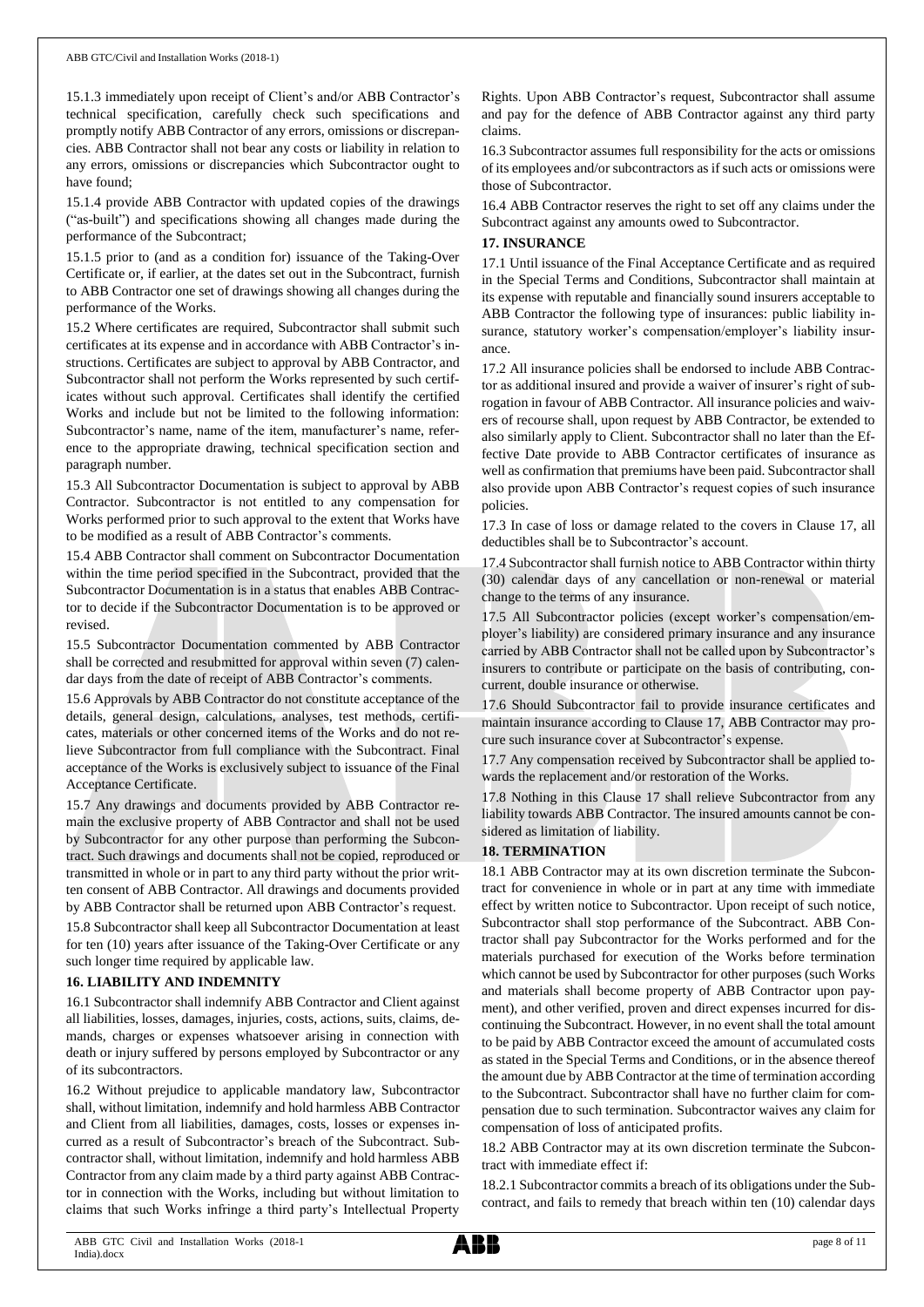of receiving written notice from ABB Contractor requiring its remedy; or

18.2.2 subject to Clause 7.3, the maximum amount of liquidated damages payable by Subcontractor is reached, or, subject to Clause 7.5, it is clear from the circumstances that a delay will occur in providing the Works which would entitle ABB Contractor to maximum liquidated damages; or

18.2.3 Subcontractor fails to provide, if requested by ABB Contractor, adequate assurance of Subcontractor's future performance, whereby ABB Contractor shall be the sole judge of the adequacy of said assurance; or

18.2.4 there is any adverse change in the position, financial or otherwise, of Subcontractor, whereby and without limitation:

a) Subcontractor becomes insolvent; or

b) an order is made for the winding up of Subcontractor; or

c) documents are filed with a court of competent jurisdiction for the appointment of an administrator of Subcontractor; or

d) Subcontractor makes any arrangement or composition with its creditors, or makes an application to a court of competent jurisdiction for the protection of its creditors in any way; or

18.2.5 Subcontractor ceases, or threatens to cease, performing a substantial portion of its business, whether voluntarily or involuntarily, that has or will have an adverse effect on Subcontractor's ability to perform its obligations under the Subcontract; or

18.2.6 any representation or warranty made by Subcontractor in the Subcontract is not true or inaccurate, and if such lack of truth or accuracy can reasonably be expected to result in an adverse impact on ABB Contractor, unless cured within ten (10) calendar days after the date of written notice of such lack; or

18.2.7 there is a change of control of Subcontractor.

18.3 Upon termination according to Clause 18.2, ABB Contractor shall be entitled to reclaim all sums which ABB Contractor has paid to Subcontractor under the Subcontract and to claim compensation for any costs, losses or damages incurred whatsoever in connection with such termination. Subcontractor shall at its own expense promptly remove from the Site all portions of the Works which are defective or otherwise not conforming to the Subcontract and which have not been corrected, unless removal is waived by ABB Contractor.

18.4 If Subcontractor does not remove the defective or non-conforming Works immediately upon written notice from ABB Contractor, ABB Contractor, at its own discretion, may (or may instruct a third party to) remove and store them at the expense of Subcontractor. If Subcontractor does not pay the costs of such removal and storage within ten (10) calendar days thereafter, ABB Contractor may upon ten (10) additional calendar days' written notice at its own discretion sell such items at auction or at private sale and account for the net proceeds thereof, after deducting all costs of such sale and other costs that should have been borne by Subcontractor. If such sales do not cover all costs of sale and other costs which Subcontractor should have borne, the difference shall be charged to Subcontractor. If payments then or thereafter due to Subcontractor are not sufficient to cover such amount, Subcontractor shall pay the difference to ABB Contractor.

18.5 Upon termination according to Clause 18.2, ABB Contractor, at its own discretion, may (or may employ other suppliers to) complete the Subcontract. Any such work shall be performed at Subcontractor's risk and expense. ABB Contractor may at its own discretion take possession at Subcontractor's premises and/or at Site of any uncompleted part of the Works and use all Subcontractor Documentation, Subcontractor Equipment and other property provided (or to be provided) or used by Subcontractor and use it as ABB Contractor deems fit in order to complete the Works. If ABB Contractor's costs for so completing the Works exceed the amount which would have been due to Subcontractor had the Works been completed by Subcontractor, Subcontractor shall pay the amount of such excess to ABB Contractor or it shall be

deducted from any money due or money that will become due to Subcontractor or from any of Subcontractor's financial guarantees.

18.6 Upon termination according to Clause 18.2, ABB Contractor may enter into, and Subcontractor shall undertake to assign, any agreements with Subcontractor's subcontractors. Any costs related to such assignments shall be to the account of Subcontractor.

18.7 In case the Main Contract is terminated for reasons other than Subcontractor's performance and if ABB Contractor, as a result thereof, terminates the Subcontract, compensation to be paid to Subcontractor shall correspond to the compensation paid by Client to ABB Contractor for the respective part of the Subcontract.

18.8 On termination of the Subcontract, Subcontractor shall immediately deliver to ABB Contractor all copies of information or data provided by ABB Contractor to Subcontractor for the purposes of the Subcontract. Subcontractor shall certify to ABB Contractor that Subcontractor has not retained any copies of such information or data.

18.9 On termination of the Subcontract, Subcontractor shall immediately deliver to ABB Contractor all specifications, programs and other information, data, and Subcontractor Documentation regarding the Works which exist in any form whatsoever at the date of such termination, whether or not then complete.

18.10 Termination of the Subcontract, however arising, shall not affect or prejudice the accrued rights of the Parties as at termination.

## **19. COMPLIANCE, INTEGRITY**

19.1 Subcontractor shall perform the Works in compliance with all relevant laws, regulations, and codes of practice.

19.2 Subcontractor and its subcontractors must comply with the ABB Lists of Prohibited and Restricted Substances and with the reporting and other requirements regarding Conflict Minerals made available under **[www.abb.com](http://www.abb.com/) – Supplying – Material Compliance** or otherwise and shall provide ABB Contractor with documents, certificates and statements as requested. Any statement made by Subcontractor to ABB Contractor (whether directly or indirectly) with regard to materials used for or in connection with the Works shall be deemed to be a representation under the Subcontract.

19.3 Subcontractor represents and warrants that it is and will remain fully compliant with all applicable trade and customs laws, regulations, instructions, and policies, including, but not limited to, satisfying all necessary clearance requirements, proofs of origin, export and import licenses and exemptions from, and making all proper filings with appropriate governmental bodies and/or disclosures relating to the provision of services, the release or transfer of goods, hardware, software and technology.

19.4 No material or equipment included in or used for the Works must originate from any company or country listed in any relevant embargo issued by the authority in the country where the Works shall be used or an authority otherwise having influence over the equipment and material forming part of the Works. If any of the Works are or will be subject to export restrictions, it shall be Subcontractor's responsibility to promptly inform ABB Contractor in writing of the particulars of such restrictions.

19.5 Both Parties warrant that each will not, directly or indirectly, and that each has no knowledge that other persons will, directly or indirectly, make any payment, gift or other commitment to its customers, to government officials or to agents, directors and employees of each Party, or any other party in a manner contrary to applicable laws (including but not limited to the U. S. Foreign Corrupt Practices Act, the UK Bribery Act 2010 and, where applicable, legislation enacted by member states and signatories implementing the OECD Convention Combating Bribery of Foreign Officials), and shall comply with all relevant laws, regulations, ordinances and rules regarding bribery and corruption. Nothing in the Subcontract shall render either Party or any of its Affiliates liable to reimburse the other for any such consideration given or promised.

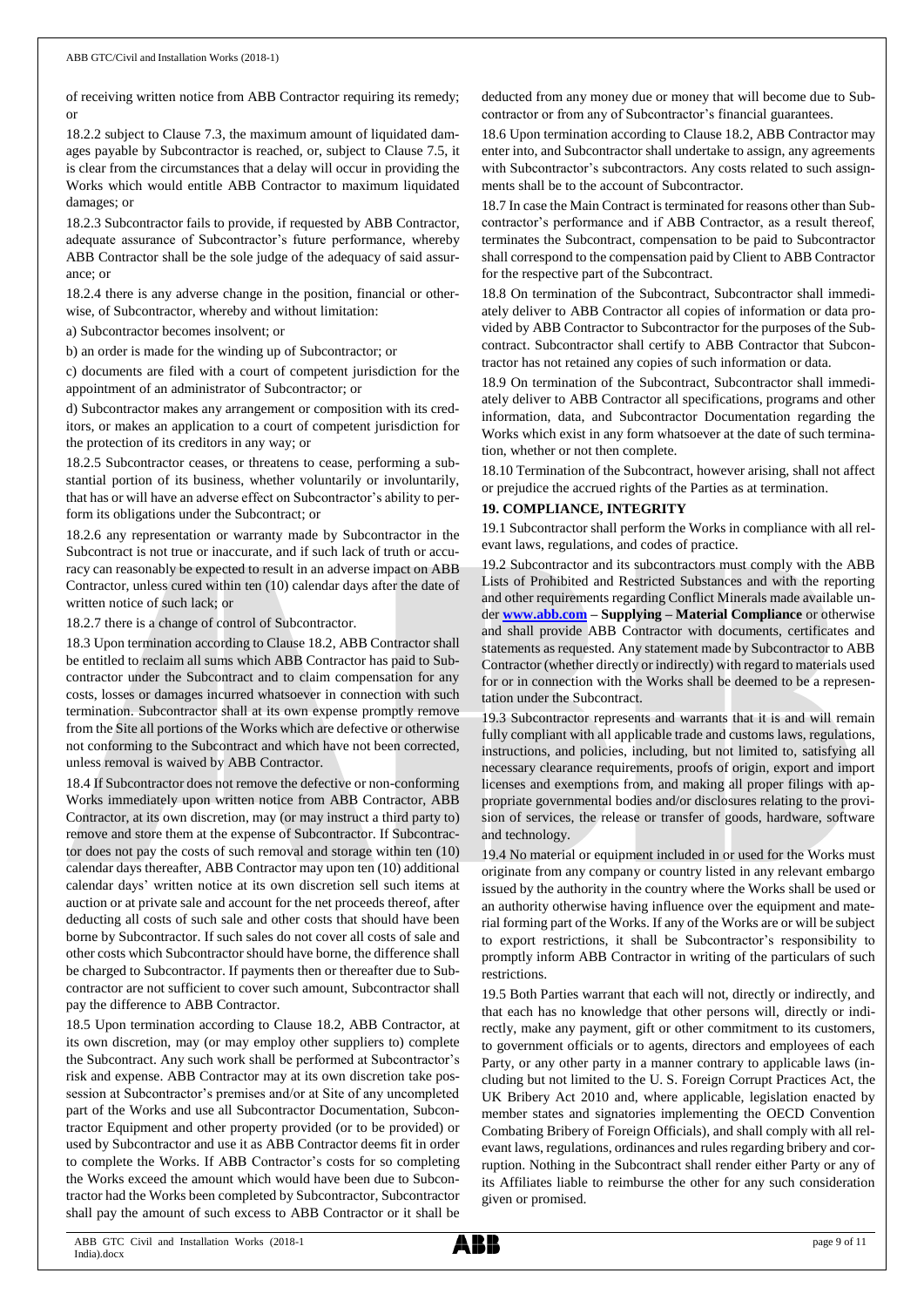19.6 Subcontractor herewith acknowledges and confirms that Subcontractor has received a copy of ABB's Code of Conduct and ABB's Supplier Code of Conduct or has been provided information on how to access both ABB Codes of Conduct online under **[www.abb.com/Integ](http://www.abb.com/Integrity)[rity](http://www.abb.com/Integrity)**. Subcontractor agrees to perform its contractual obligations in accordance with both ABB Codes of Conduct.

19.7 ABB has established reporting channels where Subcontractor and its employees may report suspected violations of applicable laws, policies or standards of conduct: Web portal: **[www.abb.com/Integrity](http://www.abb.com/Integrity) – Reporting Channels**; contact details specified on this Web portal.

19.8 Any violation of an obligation contained in this Clause 19 is a material breach of the Subcontract and entitles the other Party to terminate the Subcontract with immediate effect and without prejudice to any further rights or remedies available thereunder or at law. Notwithstanding anything to the contrary in the Subcontract, Subcontractor shall, without limitation, indemnify and hold harmless ABB Contractor from all liabilities, damages, costs or expenses incurred as a result of any such violation and/or termination of the Subcontract, or arising from export restrictions concealed by Subcontractor.

## **20. ASSIGNMENT AND SUBCONTRACTING**

20.1 Subcontractor shall neither assign, nor transfer, encumber nor subcontract the Subcontract, nor any parts thereof (including any monetary receivables from ABB Contractor) without prior written approval of ABB Contractor.

20.2 ABB Contractor may at its own discretion assign, transfer, encumber, subcontract or deal in any other manner with the Subcontract or parts thereof to its Affiliates.

## **21. NOTICES AND COMMUNICATION**

21.1 Any notice shall be given in the language of the Subcontract by registered mail, courier, fax or by e-mail to the address of the relevant Party as stated in the Subcontract or to such other address as such Party may have notified in writing. E-mail and fax require written confirmation of the receiving Party.

21.2 ABB Contractor's and Subcontractor's representatives shall have weekly meetings at Site starting in the first week of execution of the Works at Site, or whenever requested by ABB Contractor, to discuss matters relating to the performance of the Works. Subcontractor shall ensure that its representatives attending such meetings are competent and authorised to discuss and decide such matters, and have available all information and documents which may be required. ABB Contractor's representative shall prepare minutes for every meeting and submit them to Subcontractor's representative for comments and approval. Subcontractor's representative shall reply to the draft minutes within seventy-two (72) hours of receipt, otherwise, ABB Contractor's draft minutes shall be deemed approved and final.

#### **22. WAIVERS**

Failure to enforce or exercise any term of the Subcontract does not constitute a waiver of such term and does not affect the right later to enforce such or any other term therein contained.

## **23. GOVERNING LAW AND DISPUTE SETTLEMENT**

23.1 The Subcontract is governed by the laws of the country (and/or the state, as applicable) where ABB Contractor is registered, however under exclusion of its conflict of law rules and the United Nations Convention on International Sale of Goods.

23.2 If ABB Contractor and Subcontractor are registered in the same country, any dispute arising in connection with the Subcontract which cannot be settled amicably or by mediation shall be submitted for resolution to the jurisdiction of the competent courts at ABB Contractor's place of registration.

23.3 If ABB Contractor and Subcontractor are registered in different countries, any dispute arising in connection with the Subcontract which cannot be settled amicably or by mediation shall be finally settled under the Rules of Arbitration of the International Chamber of Commerce by three arbitrators appointed in accordance therewith. Place of arbitration shall be ABB Contractor's place of registration. The language of the proceedings and of the award shall be English. The decision of the arbitrators is final and binding upon both Parties, and neither Party may appeal for revision.

23.4 Subcontractor shall keep such contemporary records as may be necessary to substantiate any claim. Without admitting ABB Contractor's liability, ABB Contractor may at its own discretion, after receiving any claim notice from Subcontractor, monitor the record-keeping and instruct Subcontractor to keep further contemporary records. ABB Contractor is entitled either itself or using such reputable and competent agents or representatives as it may authorize at its own discretion to audit the systems and retain records of Subcontractor specific to the Subcontract and Subcontractor shall ensure that ABB Contractor has similar rights to audit the systems and retain the records of any Subcontractor's subcontractors. No such audit or inspection shall relieve Subcontractor of liability or responsibility.

## **24. CONFIDENTIALITY, DATA SECURITY, DATA PROTECTION**

24.1 Subcontractor shall keep in strict confidence all ABB Contractor Data and any other information concerning ABB Contractor's or its Affiliates' business, their products and/or their technologies which Subcontractor obtains in connection with the Works to be performed (whether before or after acceptance of the Subcontract). Subcontractor shall restrict disclosure of such confidential material to such of its employees, agents or subcontractors or other third parties as need to know the same for the purpose of the performance of the Works to ABB Contractor. Subcontractor shall ensure that such employees, agents, subcontractors or other third parties are subject to and comply with the same obligations of confidentiality as applicable to Subcontractor and shall be liable for any unauthorized disclosures.

24.2 Subcontractor shall apply appropriate safeguards, adequate to the type of ABB Contractor Data to be protected, against the unauthorised access or disclosure of ABB Contractor Data and protect such ABB Contractor Data in accordance with the generally accepted standards of protection in the related industry, or in the same manner and to the same degree that it protects its own confidential and proprietary information – whichever standard is higher. Subcontractor may disclose confidential information to Permitted Additional Recipients (which means Subcontractor's authorised representatives, including auditors, counsels, consultants and advisors) provided always that (i) such information is disclosed on a strict need-to-know basis, and (ii) such Permitted Additional Recipients sign with Subcontractor a confidentiality agreement with terms substantially similar hereto or, where applicable, are required to comply with codes of professional conduct ensuring confidentiality of such information. Subcontractor shall comply with, and ensure that the Permitted Additional Recipients comply with, any security procedure, policy or standard provided to Subcontractor by ABB Contractor or any of its Affiliates from time to time, and in particular with the ABB Cyber Security Requirements for Suppliers as made available under **[www.abb.com/Supplying/Cybersecurity](http://www.abb.com/Supplying/Cybersecurity)**, or as otherwise set out in the Subcontract.

24.3 Subcontractor shall not (i) use ABB Contractor Data for any other purposes than for performing the Works, or (ii) reproduce the ABB Contractor Data in whole or in part in any form except as may be required by the respective contractual documents, or (iii) disclose ABB Contractor Data to any third party, except to Permitted Additional Recipients or with the prior written consent of ABB Contractor.

24.4 Subcontractor shall install and update at its own costs required adequate virus protection software and operating system security patches for all computers and software utilized in connection with providing the Works.

24.5 Subcontractor shall inform ABB Contractor without delay about suspicion of breaches of data security or other serious incidents or irregularities regarding any ABB Contractor Data.